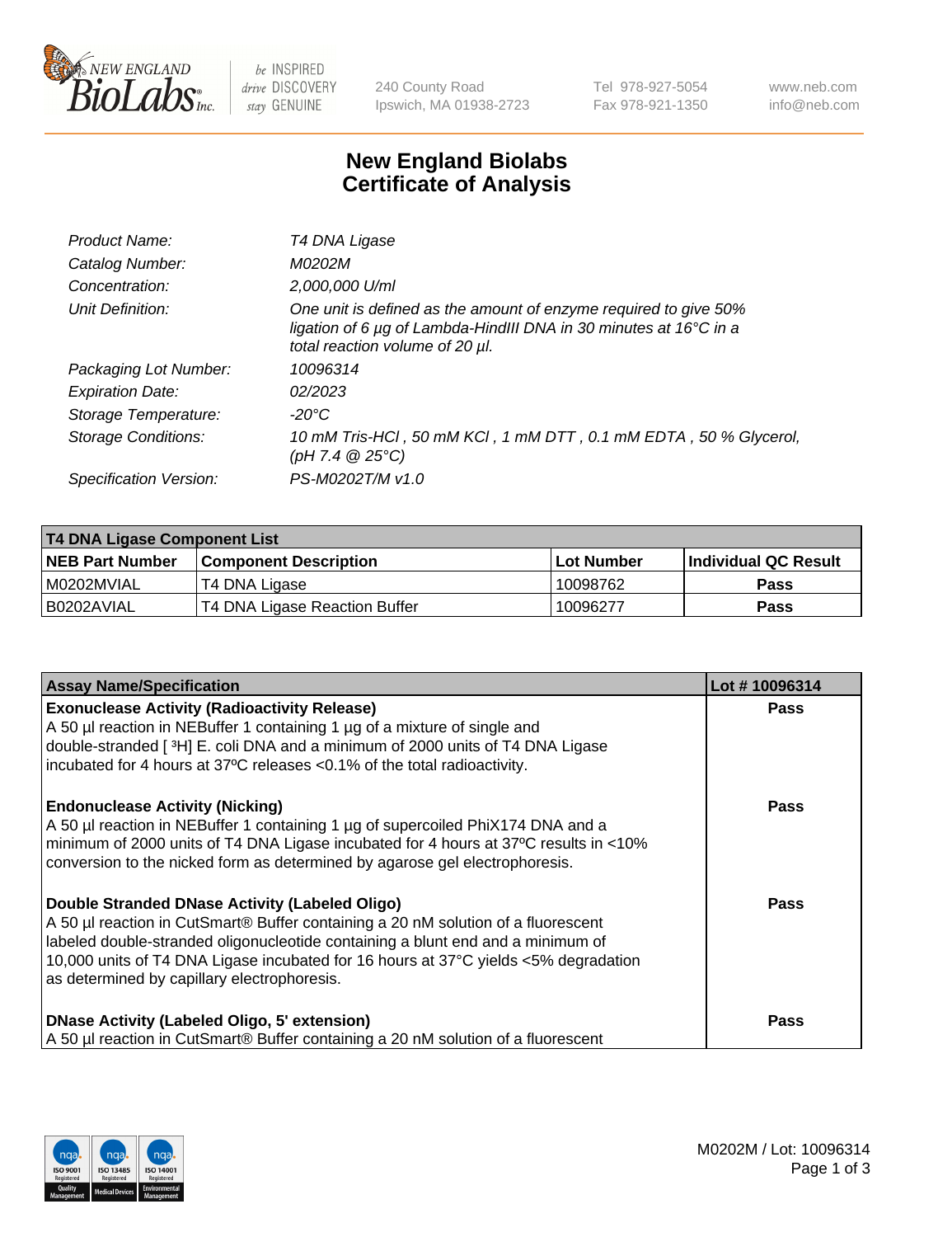

be INSPIRED drive DISCOVERY stay GENUINE

240 County Road Ipswich, MA 01938-2723 Tel 978-927-5054 Fax 978-921-1350

www.neb.com info@neb.com

| <b>Assay Name/Specification</b>                                                                                                                                                                                                                                                                                                                                                                             | Lot #10096314 |
|-------------------------------------------------------------------------------------------------------------------------------------------------------------------------------------------------------------------------------------------------------------------------------------------------------------------------------------------------------------------------------------------------------------|---------------|
| labeled double-stranded oligonucleotide containing a 5' extension and a minimum of<br>10,000 units of T4 DNA Ligase incubated for 16 hours at 37°C yields <5% degradation<br>as determined by capillary electrophoresis.                                                                                                                                                                                    |               |
| <b>DNase Activity (Labeled Oligo, 3' extension)</b><br>A 50 µl reaction in CutSmart® Buffer containing a 20 nM solution of a fluorescent<br>labeled double-stranded oligonucleotide containing a 3' extension and a minimum of<br>10,000 units of T4 DNA Ligase incubated for 16 hours at 37°C yields <5% degradation<br>as determined by capillary electrophoresis.                                        | Pass          |
| <b>Single Stranded DNase Activity (FAM-Labeled Oligo)</b><br>A 50 µl reaction in CutSmart® Buffer containing a 20 nM solution of a fluorescent<br>internal labeled oligonucleotide and a minimum of 10,000 units of T4 DNA Ligase<br>incubated for 16 hours at 37°C yields <5% degradation as determined by capillary<br>electrophoresis.                                                                   | <b>Pass</b>   |
| <b>RNase Activity (Extended Digestion)</b><br>A 10 µl reaction in NEBuffer 4 containing 40 ng of a 300 base single-stranded RNA<br>and a minimum of 1 µl of T4 DNA Ligase is incubated at 37°C. After incubation for 16<br>hours, >90% of the substrate RNA remains intact as determined by gel electrophoresis<br>using fluorescent detection.                                                             | <b>Pass</b>   |
| qPCR DNA Contamination (E. coli Genomic)<br>A minimum of 2000 units of T4 DNA Ligase is screened for the presence of E. coli<br>genomic DNA using SYBR® Green qPCR with primers specific for the E. coli 16S rRNA<br>locus. Results are quantified using a standard curve generated from purified E. coli<br>genomic DNA. The measured level of E. coli genomic DNA contamination is ≤ 1 E. coli<br>genome. | Pass          |
| <b>Protein Purity Assay (SDS-PAGE)</b><br>T4 DNA Ligase is ≥ 95% pure as determined by SDS-PAGE analysis using Coomassie Blue<br>detection.                                                                                                                                                                                                                                                                 | Pass          |
| <b>Protein Concentration (A280)</b><br>The concentration of T4 DNA Ligase is 2 mg/ml +/- 10% as determined by UV absorption<br>at 280 nm. Protein concentration is determined by the Pace method using the<br>extinction coefficient of 57,675 and molecular weight of 55,292 daltons for T4 DNA<br>Ligase (Pace, C.N. et al. (1995) Protein Sci., 4, 2411-2423).                                           | <b>Pass</b>   |
| <b>Non-Specific DNase Activity (16 Hour)</b><br>A 50 µl reaction in NEBuffer 1 containing 1 µg of CIP-treated Lambda-HindIII DNA and<br>a minimum of 2000 units of T4 DNA Ligase incubated for 16 hours at 37°C results in a<br>DNA pattern free of detectable nuclease degradation as determined by agarose gel                                                                                            | Pass          |